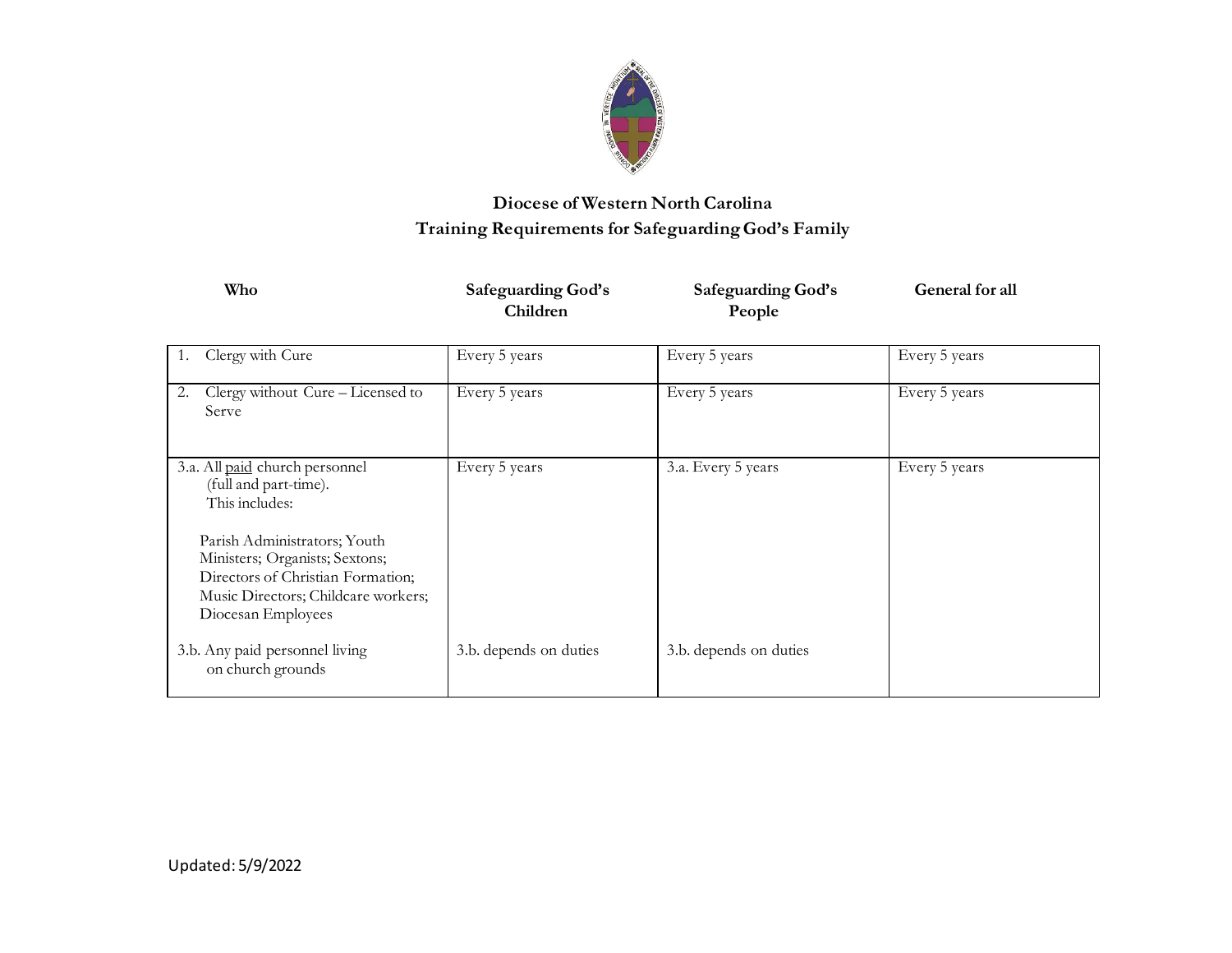| Who                                                                                                                                                                        | Safeguarding God's<br>Children | Safeguarding God's<br>People | General for all |
|----------------------------------------------------------------------------------------------------------------------------------------------------------------------------|--------------------------------|------------------------------|-----------------|
| 4.a. All non-paid persons who<br>regularly supervise or assist<br>with supervising children or<br>youth ministries, more<br>than 4 times a year<br>(someone with a title); | Every 5 years                  | 4.a. Every 5 years           | Every 5 years   |
| 4.b. full-time or part-time<br>volunteers serving in staff<br>positions;                                                                                                   |                                | 4.b. Every 5 years           |                 |
| 4.c. all volunteers, including<br>parents, who assist<br>with children or youth<br>ministries more than 4<br>times a year;                                                 |                                | 4.c. no                      |                 |
| 4.d. All volunteers who provide<br>transportation to children or<br>youth.                                                                                                 |                                | 4.d. Every 5 years           |                 |
| 4.e. Adults at overnight activities                                                                                                                                        |                                | 4.e. Every 5 years           |                 |
| All staff (paid personnel and<br>5.<br>volunteer) at diocesan or<br>church camps                                                                                           | Every 5 years                  | Every 5 years                | Every 5 years   |
| Adults who serve in leadership<br>6.<br>roles at a parish or<br>worshipping community (i.e<br>Vestry) or on diocesan<br>governance                                         | Every 5 years                  | Every 5 years                | Every 5 years   |
| Adults who serve as Lay<br>7.<br>Eucharistic Minister or Lay<br>Eucharistic Visitor or visit the<br>homebound or at nursing<br>homes.                                      | Every 5 years                  | Every 5 years                | Every 5 years   |